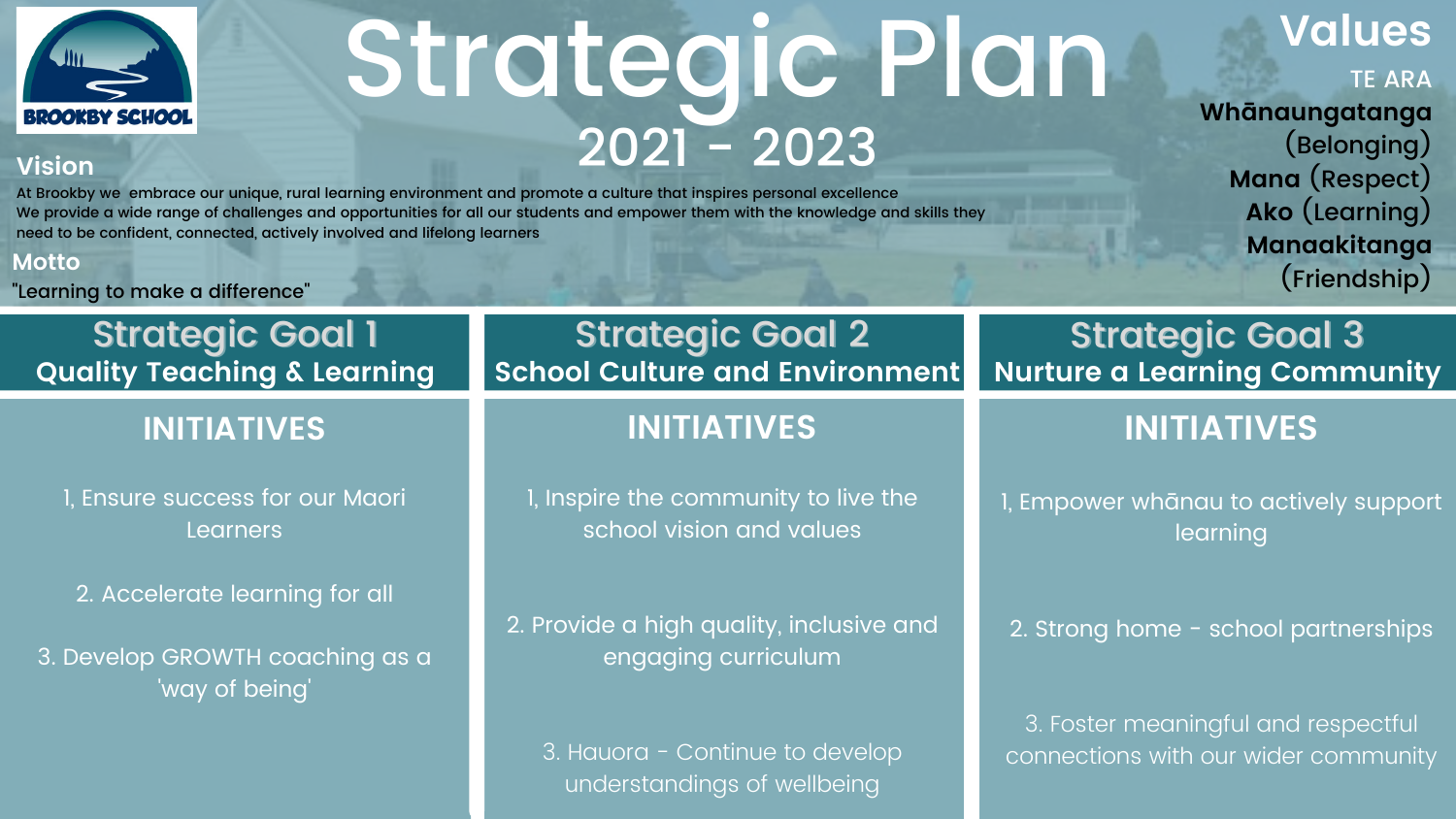# Plan of action



| Goals                                              | 2021 |      |           | 2022      |    |  |                                                                       | 2023      |    |    |                                 |           |
|----------------------------------------------------|------|------|-----------|-----------|----|--|-----------------------------------------------------------------------|-----------|----|----|---------------------------------|-----------|
|                                                    | П    | T2 I | <b>T3</b> | <b>T4</b> | T1 |  | <b>T2</b> T3                                                          | <b>T4</b> | T1 | T2 | T3                              | <b>T4</b> |
| Quality<br><b>Teaching</b><br>and Learning         |      |      |           |           |    |  | <b>Ensure success for our Maori Learners</b>                          |           |    |    |                                 |           |
|                                                    |      |      |           |           |    |  | Accelerate learning for all                                           |           |    |    |                                 |           |
|                                                    |      |      |           |           |    |  | Develop GROWTH coaching as a 'way of being'                           |           |    |    | <b>GROWTH Coaching embedded</b> |           |
| <b>School Culture</b><br>and<br><b>Environment</b> |      |      |           |           |    |  | Develop and implement school value system (PB4L)                      |           |    |    | Implement PB4L                  |           |
|                                                    |      |      |           |           |    |  | Provide a high quality, inclusive and engaging curriculum             |           |    |    | <b>Curriculum refresh focus</b> |           |
|                                                    |      |      |           |           |    |  | Hauora - embedding practices across school                            |           |    |    | Hauora - Te ara, way of being   |           |
| <b>Nurture a</b><br>Learning<br><b>Community</b>   |      |      |           |           |    |  | Empower whanau to actively support learning                           |           |    |    |                                 |           |
|                                                    |      |      |           |           |    |  | Strong home - school partnerships                                     |           |    |    |                                 |           |
|                                                    |      |      |           |           |    |  | Foster meaningful and respectful connections with our wider community |           |    |    |                                 |           |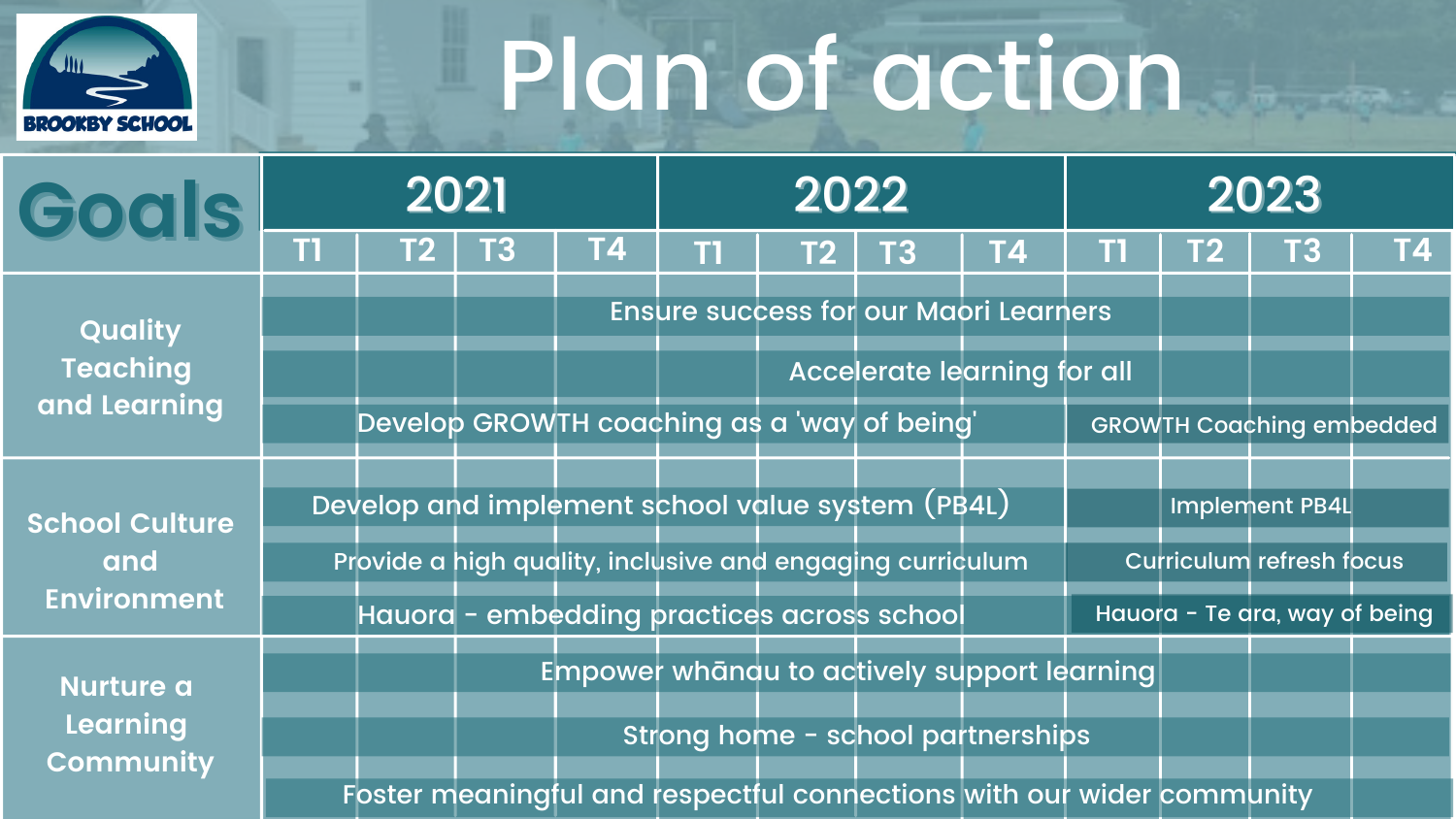

## Annual Plan 2022 Quality teaching and learning

**Staff have identified Māori learners and identified needs and strengths (priority learners)**

**Teachers integrating Te Reo/Tikanga practices learned through lessons withe Marian, in the classrooms as a norm**

**Development of the MASM plan**

**Learn and use Mihi authentically**

**Developing cohesive overview of expectations across the school/curriculum to add to our BLPS**

| <b>Initiative</b>                                                  | <b>Action</b>                                                                                                                                                                                                                                                                                                                                                                                                       | <b>Respons</b>                                    |
|--------------------------------------------------------------------|---------------------------------------------------------------------------------------------------------------------------------------------------------------------------------------------------------------------------------------------------------------------------------------------------------------------------------------------------------------------------------------------------------------------|---------------------------------------------------|
| <b>Ensure success</b><br>for our Maori<br><b>Learners</b>          | Working alongside Marian (Auckland Uni PLD facilitator) to<br>grow Cultural Capabilities<br>Fortnightly Te Reo/Tikanga Lessons wtih Marian<br>Authentic implementation of Titiri o te Waitangi<br>Each teacher to identify their Māori learners<br>. their cultural backgrounds<br>• Curriculum levels<br>• Progress over time                                                                                      | <b>All staff</b><br><b>DP lead</b><br>Term 1 to 4 |
| <b>Accelerate</b><br>learning for all                              | Development and implementation of support programmes to cater for<br>the diverse needs of our students (Phonics Programme, TA support)<br>2022 Target Areas - 90% of students achieving at or above curriculum<br>expectations in Reading, Writing and Mathematics<br>Use of digital technologies to enhance learning<br>Focus on differentiation across the core subjects (Reading, Writing,<br><b>Mathematics</b> | <b>SENCO</b><br><b>All staff</b><br>Term 1 to 4   |
| <b>Develop</b><br><b>GROWTH</b><br>coaching as a<br>'way of being' | Use of Growth Model to inquire into teaching practice to<br>improve learning outcomes (linked to Professional Growth<br>Cycle)<br>Facilitation and in class support by the Education Group to<br>enhance understanding of effective observations related to the<br><b>Professional Growth Cycle</b><br>Training of Student Peer Coaches (students coaching students)                                                | <b>Wayne</b><br><b>Wayne</b><br>Wayne/Jam         |

### ibility Indicators of progress

**Accelerated progress made by learners in these groups**

**90% achievement or above**

**Students confident to use digital tools to support their own learning (student/teacher voice)**

**Through the Professional Growth Cycle with expectations of planning showing differentiation and observations of lessons.**

**Use of the coaching Matrix to evaluate progress**

**Observations regular and ongoing Professional Growth Cycle implemented**

**Student voice and student coaching matrix used to evaluate progress**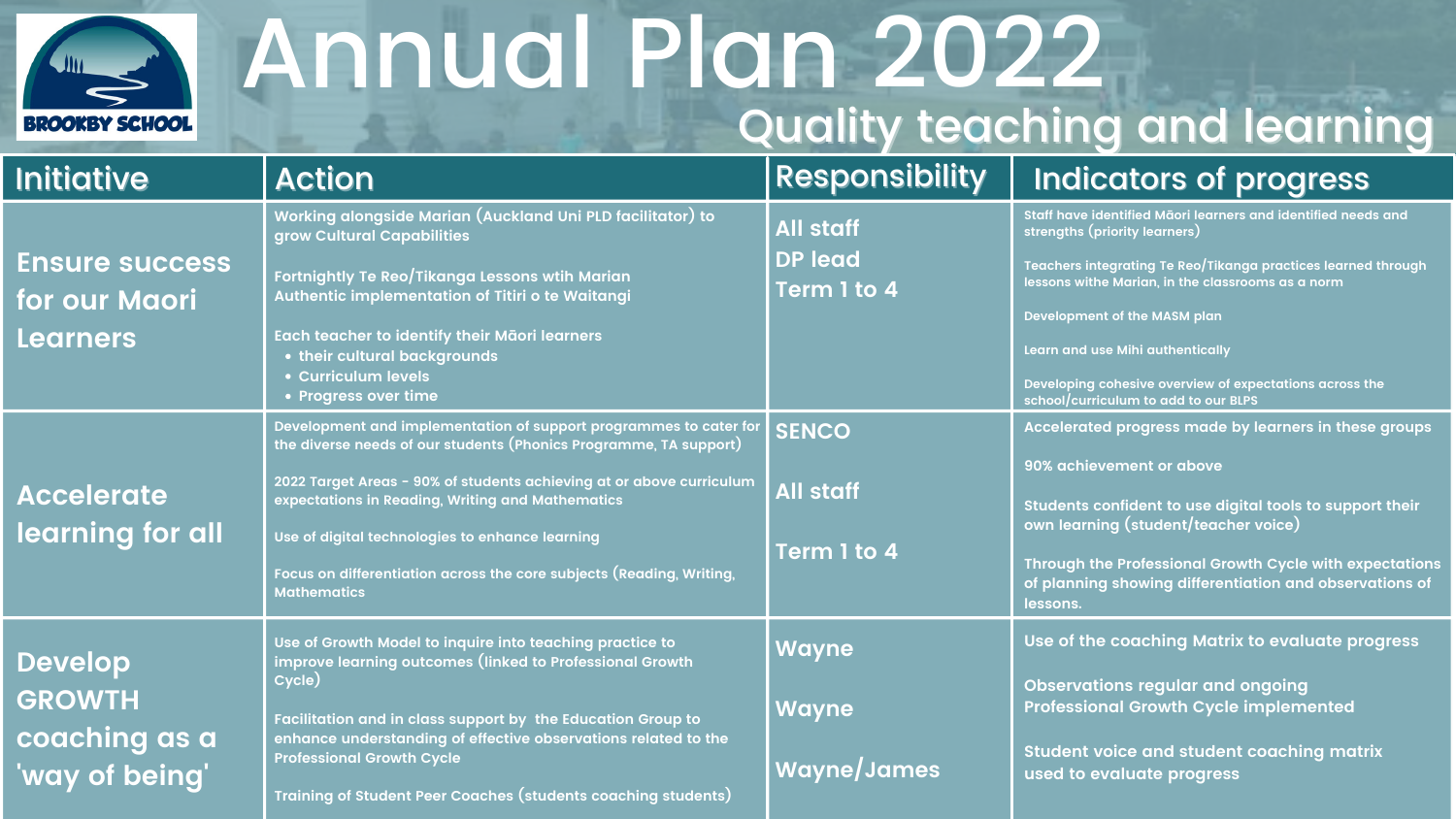

## Annual Plan 2022 School culture and Environment

| <b>Initiative</b>                                                                    | <b>Action</b>                                                                                                                                                                                                                                                                            | <b>Responsibility</b>                                                                                  | <b>Indicators of progress</b>                                                                                                                                                                                                                                                                                                                                                           |
|--------------------------------------------------------------------------------------|------------------------------------------------------------------------------------------------------------------------------------------------------------------------------------------------------------------------------------------------------------------------------------------|--------------------------------------------------------------------------------------------------------|-----------------------------------------------------------------------------------------------------------------------------------------------------------------------------------------------------------------------------------------------------------------------------------------------------------------------------------------------------------------------------------------|
| <b>Inspire the</b><br>community to<br>live the school<br><b>vision and</b><br>values | School-wide implementation of PB4L<br><b>Staff PLD facilitated by Karen Williams</b><br>Implementation new values - termly focus on each<br>value<br>Shared understanding of language through school<br>wide Matrices                                                                    | <b>PB4L team</b><br>(Mel, Melissa) +<br><b>Wayne</b>                                                   | Values explicitly taught - focussing on one<br><b>term</b><br>Facilitator to provide feedback on effective<br><b>Brookby PB4L programme</b><br>Developing and implementing school wide<br><b>class matrix using PB4L language incorpor</b><br>the values                                                                                                                                |
| Provide a high<br>quality,<br>inclusive and<br>engaging<br>curriculum                | <b>Further development of the play based</b><br>programme for Years 0 - 4<br>Further development of Year 7/8 ARC<br>programme<br><b>Development of PE and sports programmes</b><br>Develop/communicate to community Digital<br><b>Technology Curriculum</b><br>Re-establish Enviro group | <b>Sherie/Mel</b><br>James/Deanne<br>$($ BOT funding $)$<br><b>James</b><br><b>DP</b><br><b>Sherie</b> | Teachers, Student and community feed<br>Action plan in place, mid and end of yed<br><b>evaluation</b><br><b>Evaluation of class programmes and sp</b><br>provided<br>Digital tech overview/expectations in pl<br><b>Robust understanding of Digital Tech</b><br>curriculum - implemented authentically<br>across the class curriculum<br><b>Enviro team proactive within the school</b> |

| <b>ibility</b>      | <b>Indicators of progress</b>                                                                                                                                        |
|---------------------|----------------------------------------------------------------------------------------------------------------------------------------------------------------------|
| $\boldsymbol{\Phi}$ | Values explicitly taught - focussing on one per<br>term                                                                                                              |
|                     | Facilitator to provide feedback on effectiveness of<br><b>Brookby PB4L programme</b>                                                                                 |
|                     | Developing and implementing school wide and<br>class matrix using PB4L language incorporting<br>the values                                                           |
|                     | <b>Teachers, Student and community feedback</b>                                                                                                                      |
| nne<br>ıg)          | Action plan in place, mid and end of year<br>evaluation                                                                                                              |
|                     | <b>Evaluation of class programmes and sports</b><br>provided                                                                                                         |
|                     | Digital tech overview/expectations in place.<br><b>Robust understanding of Digital Tech</b><br>curriculum - implemented authentically<br>across the class curriculum |
|                     | <b>Enviro team proactive within the school</b>                                                                                                                       |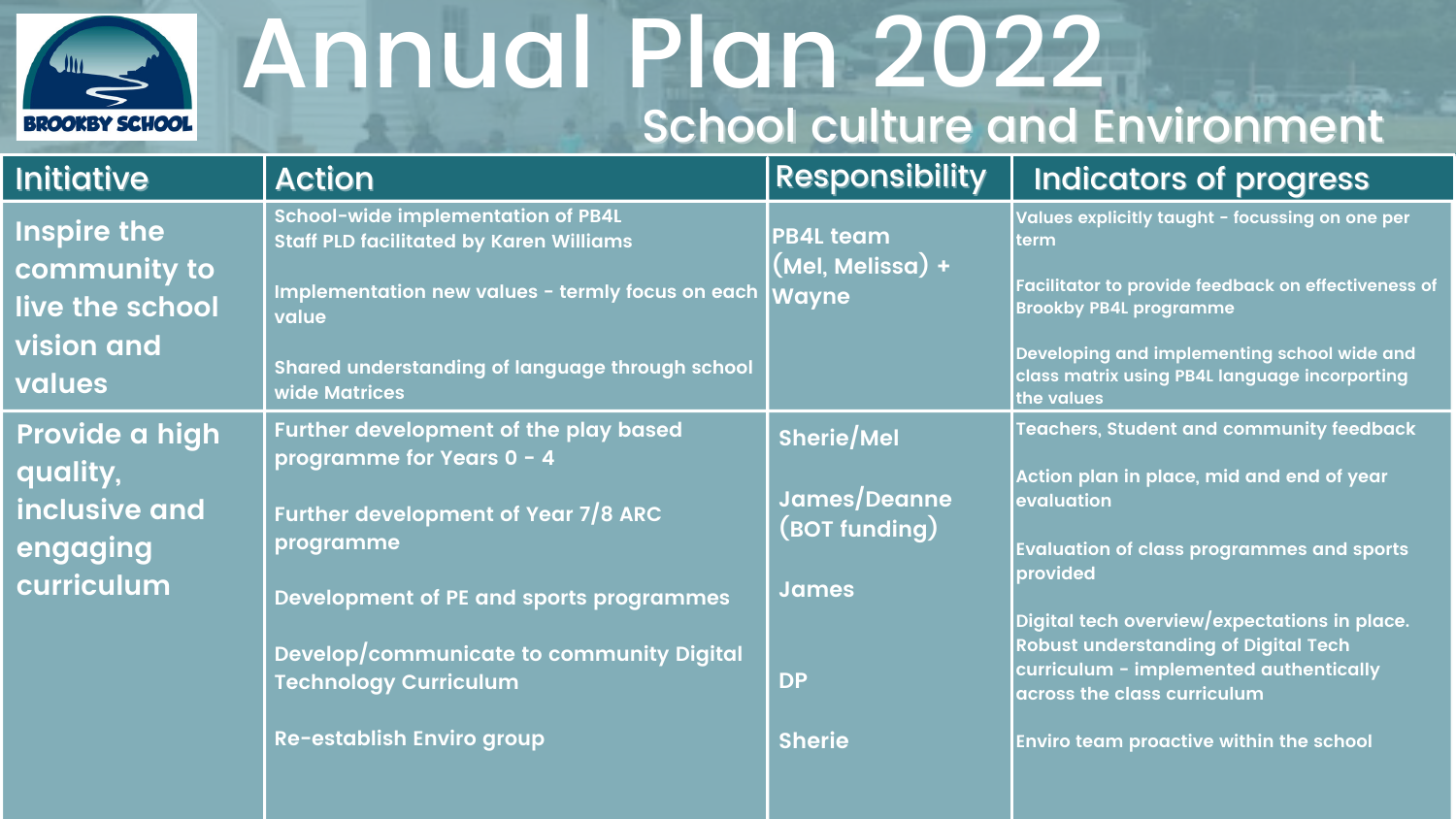

## Annual Plan 2022 School culture and Environment

| <b>Initiative</b>                                                        | <b>Action</b>                                                                                           | Responsi    |
|--------------------------------------------------------------------------|---------------------------------------------------------------------------------------------------------|-------------|
| Hauora - Continue<br>to develop<br>understanding of<br><b>Hauora and</b> | Keep wellbeing at forefront of<br>decisions - ie meetings/after school<br>commitments                   | <b>DP</b>   |
| Wellbeing                                                                | <b>Teachers and students using</b><br>mindfulness as a regular practice to<br>support overall wellbeing | Teachers    |
|                                                                          | PB4L programmes/language_supports<br>wellbeing of students                                              | Melissa/Mel |
|                                                                          | <b>School wide Pause Breathe Smile</b><br>training across whole staff                                   | <b>Bex</b>  |
|                                                                          |                                                                                                         |             |

### ibility Indicators of progress

**Teacher/student feedback on wellbeing (NZER wellbeing survey in Term 3)**

**Students and staff can demonstrate, model, discuss the 5 dimensions of Te Whare Tapa Wha**

**PB4L - recognising kindness/wellbeing of students through Brookby Te Ara tickets**

**Staff/students using mindfulness regularly and authentically in the classroom to support**